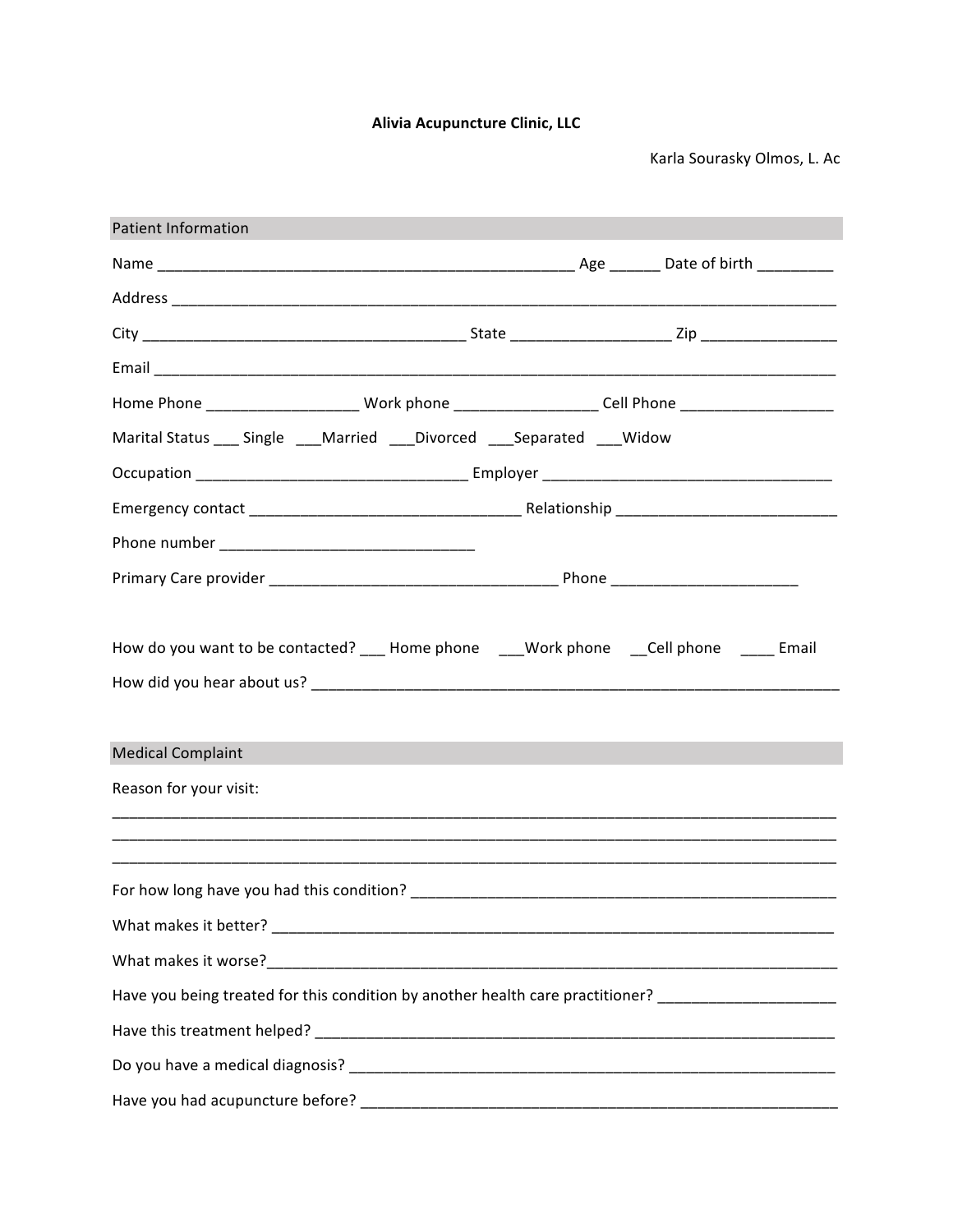| Do you currently have an infectious disease |  | Yes | No. | Possibly |
|---------------------------------------------|--|-----|-----|----------|
|                                             |  |     |     |          |

| <b>Health Information</b>                       |
|-------------------------------------------------|
| Hospitalizations/Surgeries                      |
|                                                 |
| Allergies (Medications, foods, environmental)   |
|                                                 |
| Prescription medications, dosage and frequency  |
|                                                 |
|                                                 |
|                                                 |
| Over the counter medications, dosage, frequency |
|                                                 |
|                                                 |
|                                                 |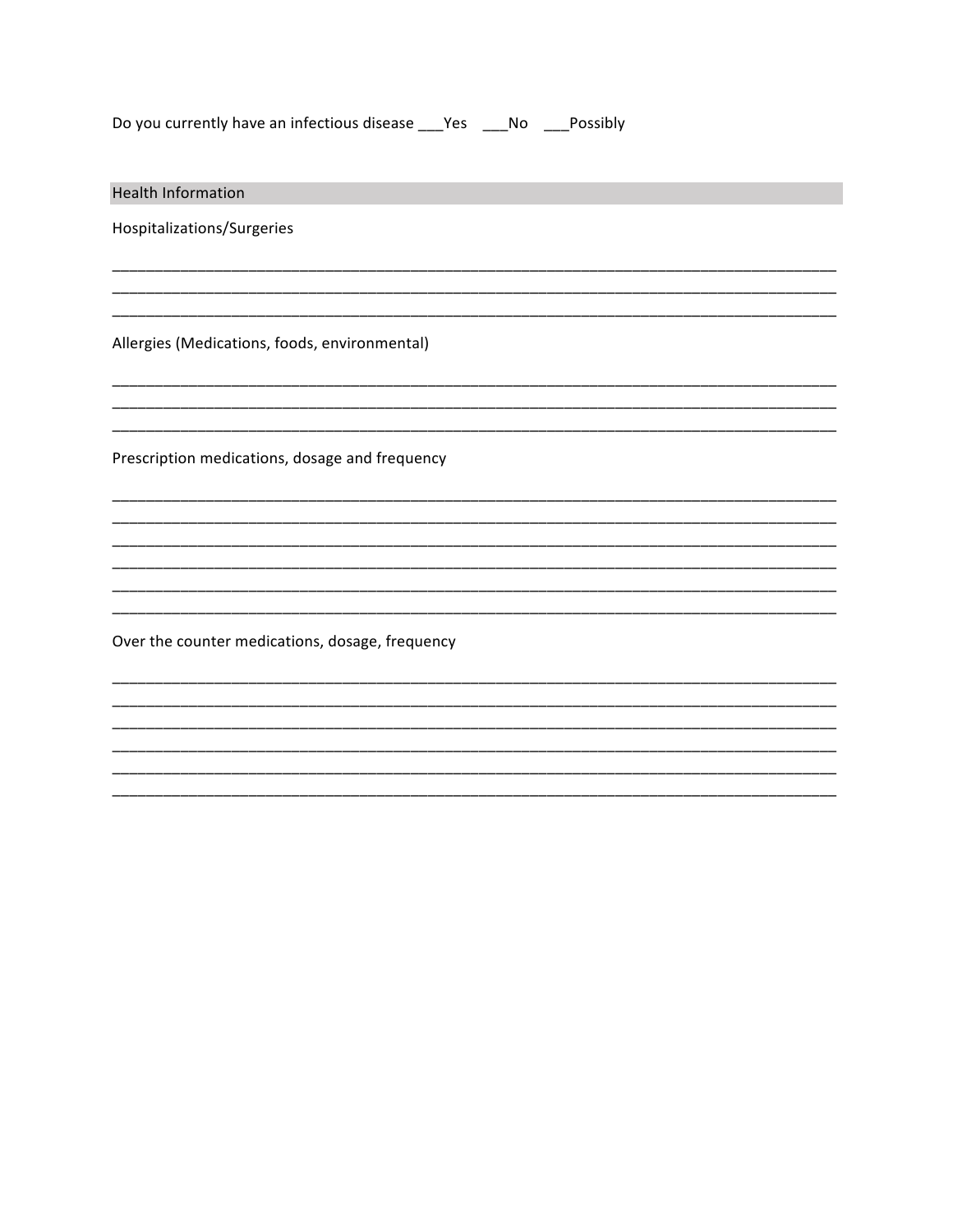## **Medical History**

| Head        |                  |        | Ears, nose, throat    | Eyes   |                             | Neurological |                      |
|-------------|------------------|--------|-----------------------|--------|-----------------------------|--------------|----------------------|
| □           | Headaches        | □      | Change in             | $\Box$ | Impaired vision             | $\Box$       | <b>Dizziness</b>     |
| $\Box$      | <b>Migraines</b> |        | hearing               | $\Box$ | Eye pain                    | $\Box$       | Vertigo              |
| $\Box$      | Bell's Palsy     | □      | Ear ringing           | $\Box$ | <b>Blurred vision</b>       | $\Box$       | Fainting             |
| $\Box$      | Facial pain      | $\Box$ | Earache               | $\Box$ | Tearing                     | $\Box$       | Loss of balance      |
| $\Box$      | Hair loss        | □      | Ear infections        | $\Box$ | <b>Dryness</b>              | $\Box$       | Seizure              |
| $\Box$      | Jaw pain/TMJ     | $\Box$ | Allergies             | $\Box$ | Cataracts                   | $\Box$       | Poor memory          |
|             |                  | $\Box$ | Nose                  | $\Box$ | Glaucoma                    | $\Box$       | Insomnia             |
|             |                  |        | congestion            | $\Box$ | Redness                     | $\Box$       | Numbness/ting        |
|             |                  | □      | Runny nose            | $\Box$ | Glasses/contacts            |              | ling                 |
|             |                  | $\Box$ | Frequent              |        |                             | $\Box$       | Paralysis            |
|             |                  |        | colds                 |        |                             | $\Box$       | Tremors              |
|             |                  | $\Box$ | Nose bleeds           |        |                             | $\Box$       | Night                |
|             |                  | $\Box$ | <b>Sinus</b>          |        |                             |              | headaches            |
|             |                  |        | problems              |        |                             |              |                      |
|             |                  | $\Box$ | Difficulty            |        |                             |              |                      |
|             |                  |        | swallowing            |        |                             |              |                      |
|             |                  | $\Box$ | Hoarseness            |        |                             |              |                      |
|             |                  | $\Box$ | Frequent sore         |        |                             |              |                      |
|             |                  |        | throats               |        |                             |              |                      |
|             |                  |        |                       |        |                             |              |                      |
| Respiratory |                  |        | Cardiovascular        |        | Gastrointestinal            |              | Urinary/Kidney       |
| □           | Frequent         | □      | High blood            | $\Box$ | <b>Bad breath</b>           | $\Box$       | Kidney Disease       |
|             | colds            |        | pressure              | $\Box$ | Changes in                  | $\Box$       | Kidney Stones        |
| $\Box$      | Asthma           | $\Box$ | Low blood             |        | appetite                    | $\Box$       | Bladder/Kidney       |
| $\Box$      | Difficulty       |        | pressure              | $\Box$ | Belching                    |              | infections           |
|             | breathing        | □      | Heart disease         | $\Box$ | Nausea/vomiting             | □            | Painful              |
| □           | Emphysema        | $\Box$ | Chest pain            | $\Box$ | Heartburn                   |              | urination            |
| $\Box$      | Cough            | $\Box$ | Palpitations          | $\Box$ | Gastro esophageal           | $\Box$       | Frequent             |
| $\Box$      | Tuberculosis     | $\Box$ | Irregular             |        | reflux (GERD)               |              | urination            |
|             |                  |        | heart beat            | □      | Indigestion                 | $\Box$       | <b>Recurrent UTI</b> |
|             |                  | □      | Pacemaker             | $\Box$ | Bloating                    | $\Box$       | Cloudy urine         |
|             |                  | $\Box$ | Varicose veins        | П      | Gas                         | $\Box$       | Blood in urine       |
|             |                  | $\Box$ | Edema                 | $\Box$ | Constipation                | $\Box$       | Frequent             |
|             |                  | □      | Stroke                | □      | Loose stools                |              | urination            |
|             |                  | Ш      | <b>Taking</b>         | $\Box$ | Diarrhea                    | □            | Incontinence         |
|             |                  |        | Coumadin/             | □      | Irritable Bowel             | $\Box$       | Urgency              |
|             |                  |        | Warfarin              |        | syndrome (IBS)              | □            | Nighttime            |
|             |                  | □      | <b>Taking Aspirin</b> | $\Box$ | Crohn's Disease             |              | urination            |
|             |                  |        |                       | $\Box$ | Ulcerative colitis          |              |                      |
|             |                  |        |                       | $\Box$ | Hemorrhoids<br>Gall Bladder |              |                      |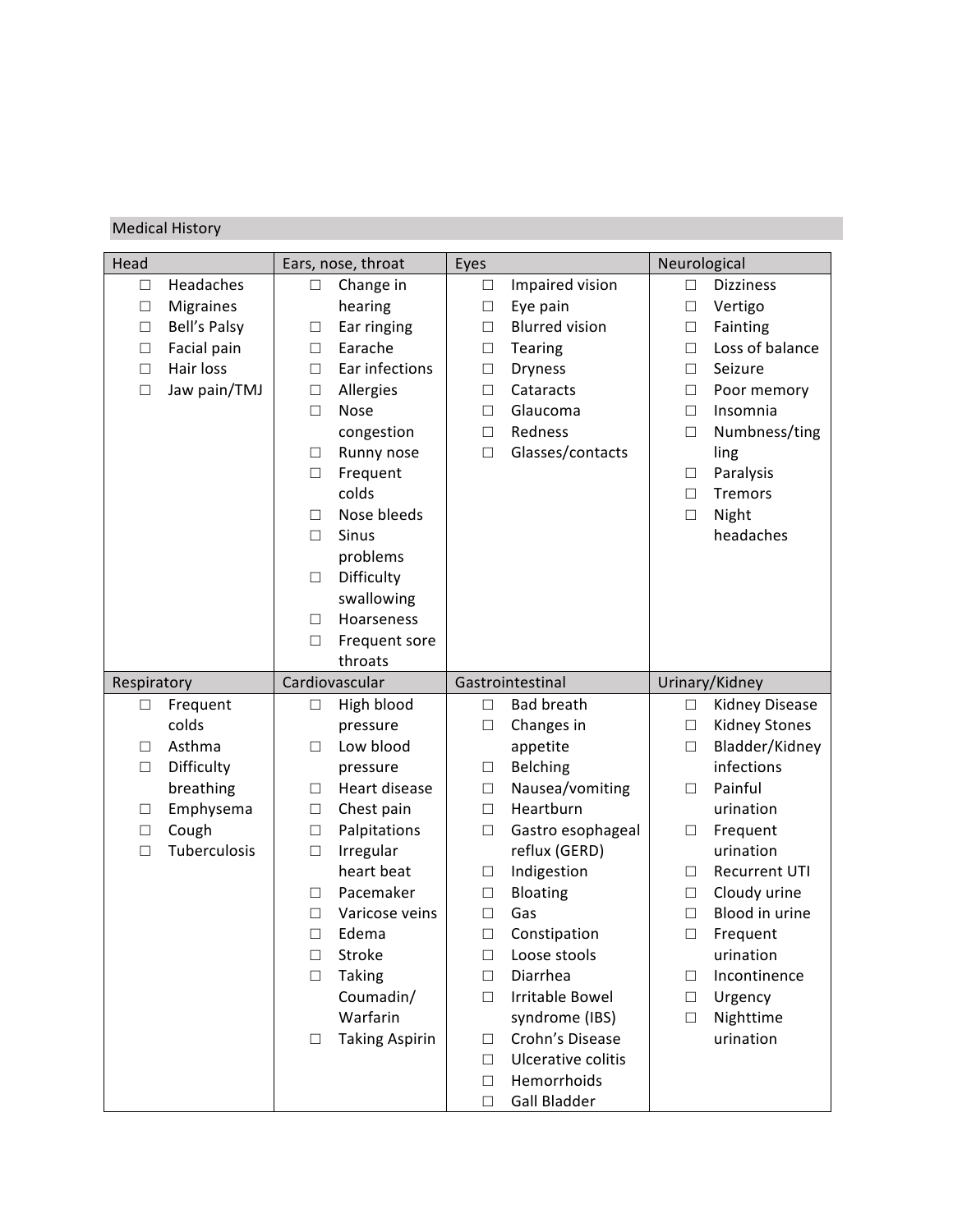| $\cdots$<br>disease                                                      |  |
|--------------------------------------------------------------------------|--|
| $\overline{\phantom{0}}$<br>Liver<br>disease<br>$\overline{\phantom{0}}$ |  |

| Endocrine |                 |        | Muscular-skeletal | Emotional |                      | Skin |               |
|-----------|-----------------|--------|-------------------|-----------|----------------------|------|---------------|
| $\Box$    | Hyperthyroid    | □      | Joint pain        | $\Box$    | Depression           |      | Acne          |
| □         | Hypothyroid     | $\Box$ | Joint stiffness   | □         | Anxiety              |      | Dry skin      |
| П         | <b>Diabetes</b> | $\Box$ | Arthritis         | □         | Anger                |      | Slow wound    |
| □         | Hypoglycemia    | $\Box$ | Muscle cramps     |           | Fear                 |      | healing       |
| П         | Excessive       | $\Box$ | Back pain         | П         | Grief/sadness        |      | Easy bruising |
|           | sweating        | $\Box$ | Carpal tunnel     | $\Box$    | Worry/overthinking   |      | Rashes        |
| □         | Night sweats    | $\Box$ | Osteoporosis      | □         | <b>ADHD</b>          |      | Psoriasis     |
| □         | Feeling         | $\Box$ | Fibromyalgia      | П         | <b>Panic Attacks</b> |      | Itching       |
|           | hot/cold        |        |                   | □         | Aggression           |      |               |
|           |                 |        |                   |           |                      |      |               |
|           |                 |        |                   |           |                      |      |               |
| Sleep     |                 | Other  |                   |           |                      |      |               |
| $\Box$    | Difficulty      | $\Box$ | Fatigue           |           |                      |      |               |
|           | falling asleep  | □      | Allergies         |           |                      |      |               |
| □         | Difficulty      | $\Box$ | Weight loss       |           |                      |      |               |
|           | staying asleep  | $\Box$ | Weight gain       |           |                      |      |               |
| □         | Grinding teeth  | П      | Anemia            |           |                      |      |               |
| □         | Nightmares      |        |                   |           |                      |      |               |
| □         | Sleep apnea     |        |                   |           |                      |      |               |

| For Men                                                                                                                                                |                                   |                     |
|--------------------------------------------------------------------------------------------------------------------------------------------------------|-----------------------------------|---------------------|
| __ Impotence                                                                                                                                           | ____ Vasectomy Date: ____________ |                     |
| ___ Testicular pain/redness/swelling ____ Prostate problems ____ ___ Seminal emissions                                                                 |                                   |                     |
| ___ Low libido                                                                                                                                         | Excess libido                     | Painful intercourse |
|                                                                                                                                                        |                                   |                     |
| For Women                                                                                                                                              |                                   |                     |
| Are you pregnant? ___ Yes ____ No ____Trying ____ Maybe                                                                                                |                                   |                     |
| Method of birth control: Network and Separate and Separate and Separate and Separate and Separate and Separate A                                       |                                   |                     |
|                                                                                                                                                        |                                   |                     |
| Typical length of menses (days) ___________ Length of cycle (from $1^{st}$ day of menses to the $1^{st}$ day of next<br>month menses) <b>contained</b> |                                   |                     |
| Number of pregnancies _______ Births ______ Abortions _____ Miscarriages                                                                               |                                   |                     |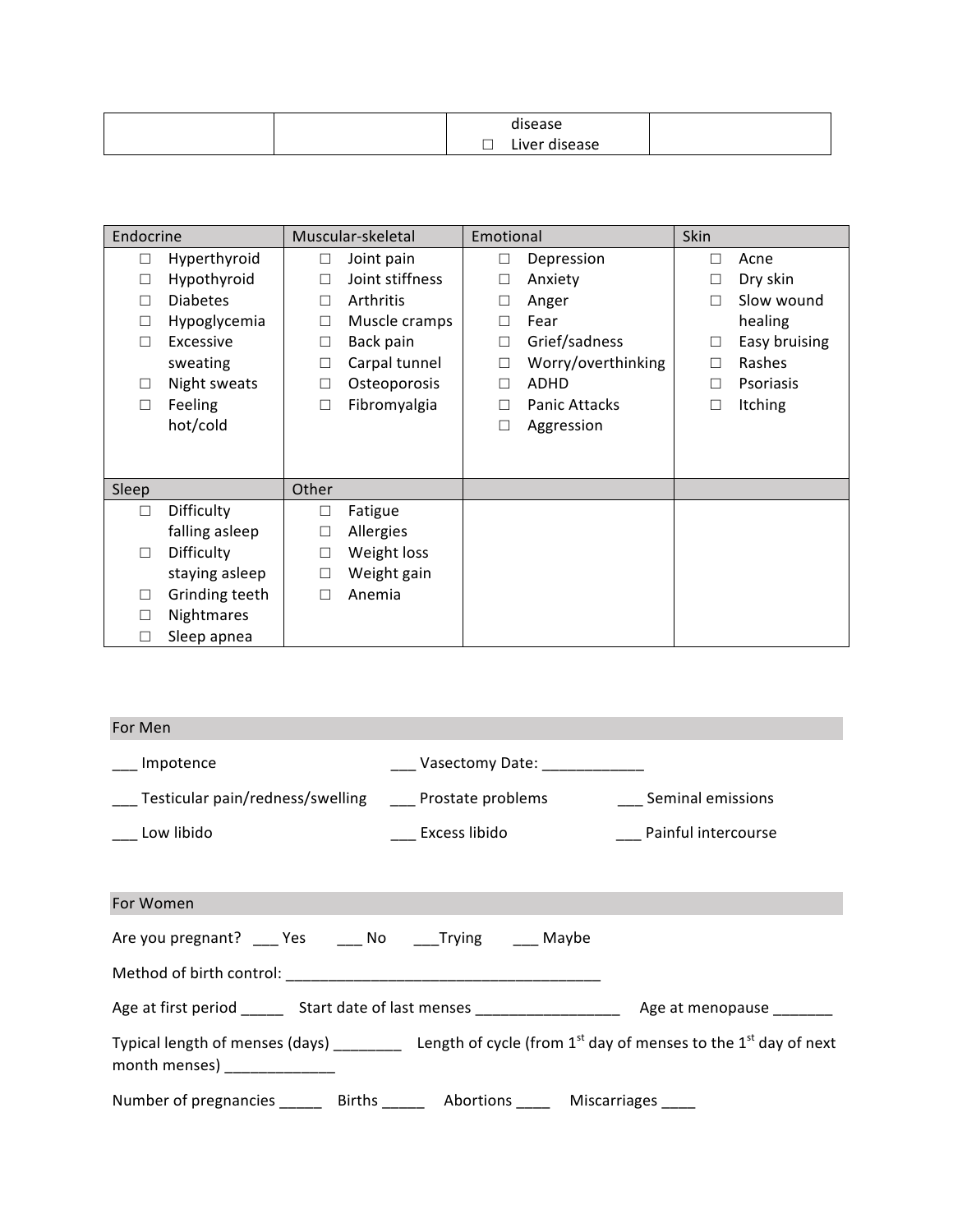| Hysterectomy ___ yes ____ No Date ______________           |                         |                                                                                                      |
|------------------------------------------------------------|-------------------------|------------------------------------------------------------------------------------------------------|
| Check if apply:                                            |                         |                                                                                                      |
| Painful periods                                            | __ Irregular cycles     | __ Scanty flow                                                                                       |
| Heavy flow                                                 | Clotting                | Inter-cycle bleeding                                                                                 |
| Endometriosis                                              | <b>PMS</b>              |                                                                                                      |
| Fibroids                                                   | _ Low libido            | __ Excess libido                                                                                     |
| Painful intercourse                                        | __ Infertility          | _ Vaginal discharge                                                                                  |
| Moodiness                                                  | ___ Fibrocystic breasts | _ Breast tenderness                                                                                  |
| Ovarian cysts                                              | _ Nipple discharge      | Abnormal PAP smear                                                                                   |
| <b>Family History</b>                                      |                         |                                                                                                      |
| Asthma                                                     | Heart disease           |                                                                                                      |
| Cancer                                                     | High Blood pressure     |                                                                                                      |
| Diabetes                                                   | _Stroke                 |                                                                                                      |
|                                                            |                         |                                                                                                      |
| Lifestyle                                                  |                         |                                                                                                      |
| How is your diet? ___ Great ____ Good ____ Fair            |                         |                                                                                                      |
|                                                            |                         | How many meals do you eat per day? _____________________ How many snacks? _________                  |
| Are you a vegetarian or a vegan? ____________              |                         |                                                                                                      |
| What kind of foods make up your primary diet?              |                         |                                                                                                      |
|                                                            |                         |                                                                                                      |
| What kinds of foods do you usually exclude from your diet? |                         |                                                                                                      |
|                                                            |                         |                                                                                                      |
|                                                            |                         | Do you exercise regularly? _______ What form? _________________________________How often? __________ |
|                                                            |                         | Do you drink alcohol? ___Yes ____No How often? __________________How much? ___________________       |
|                                                            |                         |                                                                                                      |